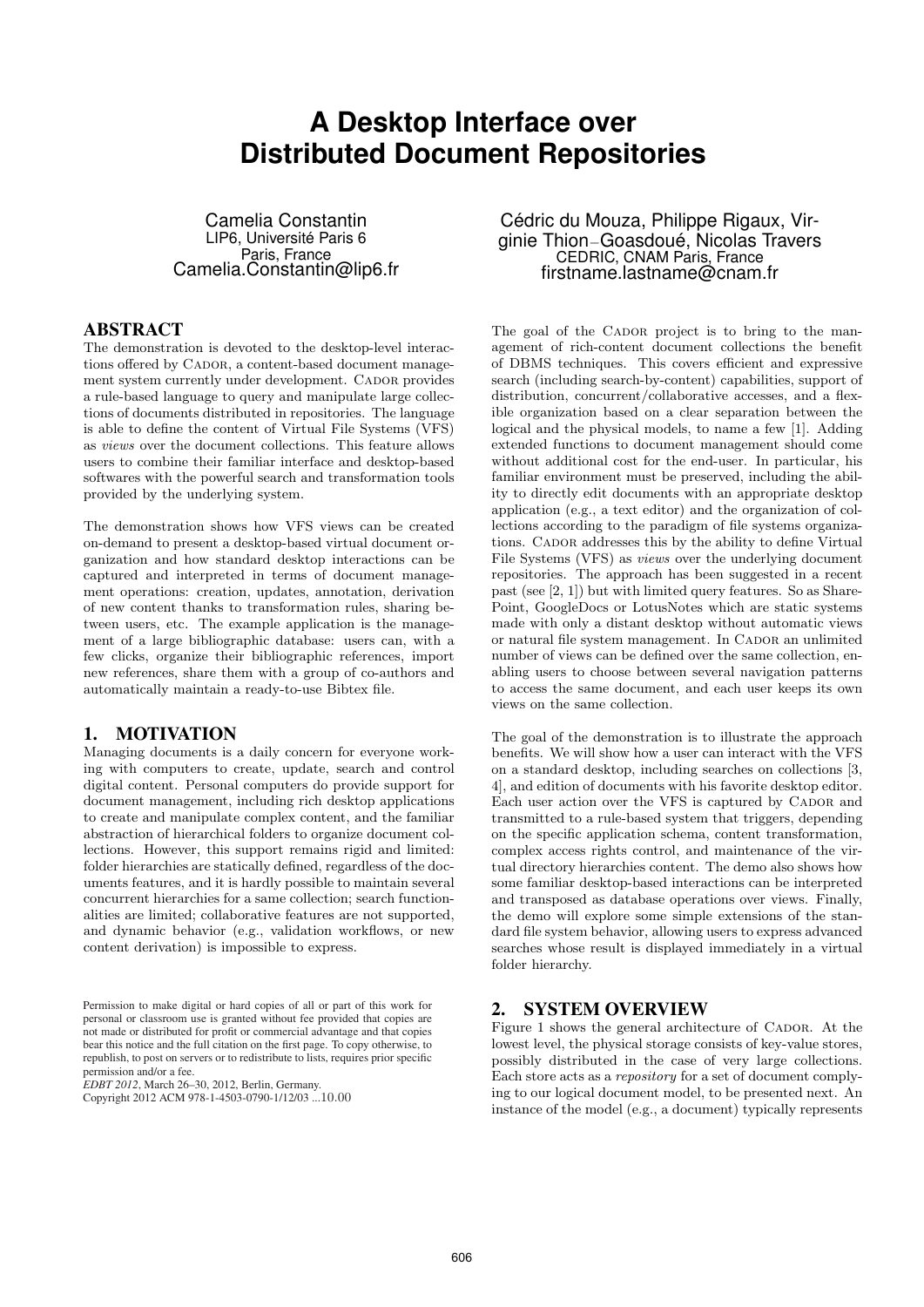some content (e.g., a PDF file) along with descriptive values (e.g., annotations) and relationships with other documents (composition, derivation, etc.). Repositories constitute a logical storage unit to which access rights policies apply. Documents can be copied from one repository to another, and a document in a repository A can refer to another document in a repository B through composition or derivation relationship given by there document definition.



Figure 1: Architecture of Cador

A document collection is the union of the documents located in a set of repositories related to a common schema. The model aims at capturing several distribution scenarios where documents are exchanged in a collaborative space seen as a global collection instance. A typical scenario is for instance a setting with a central repository  $R$  holding the "current" versions of the whole collection, with partial replications in local user's repositories. A document collection can be manipulated by a language, just like a relational database is accessed and queried by SQL. In the case of document management, however, such "manipulations" go far beyond the mere update and search features of a standard query language. Our rule-based language (briefly presented in the next section) aims at capturing, at an abstract level and using a consistent syntax, the core operations that can be applied to a large collection. This covers: (a) content-based functionalities, including search-by-content, content transformation, and derivation of new contents (e.g., a PDF file from a set of L<sup>AT</sup>FX sources), (b) *distribution features*: copy from one repository to another, version management, support of conflict detection and reconciliation, cross-repository references, etc.; (c) services encapsulation: the content of documents is typically subject to specialized functions often available as services in the distributed system; the language offers an encapsulation mechanism able to wrap this services as rules in the collection schema.

Finally, the upper level of the architecture consists of views, expressed with the rule-based language. Although views in CADOR capture a large class of collections filtering and restructuring, we focus in the context of this demonstration on Virtual File Systems views. They put a collection (or a subset of) in the form of folders hierarchy that can be published on the desktop of end-users which naturally hides the language declaration. The structure of these hierarchies is content-driven. For instance a folder can be created for each tag taken from a hierarchical taxonomy. The same collec-

tion can alternatively be organized on authorship, with one folder for each author, possibly refined by a second level that further splits the documents of an author on a secondary criteria (say, the publication year), etc. These (virtual) folders are populated by (virtual) files, their association being determined by the rules defining the VFS view. A part of the demonstration will illustrate the definition of views, along with a discussion on the ability to express updates through the views (e.g., tagging a document when it is dragged in a specific directory).

Implementation. CADOR is implemented over the CouchDB distributed document system<sup>1</sup> (where the administrator manages distributed aspects) and uses the FUSE (File System in User Space) interface<sup>2</sup> to create repositories, publish views as folders and capture desktop interaction. The central part of the demonstration relies on an implementation of the rulebased language, briefly introduced in the next section.

# 3. FORMAL MODEL AND LANGUAGE FOR DOCUMENT MANAGEMENT

The structure of documents complies to a variant of a classical object-oriented database model such as the one presented in [5]. The manipulation language is inspired by the recent trend of specifying distributed application with extensions of Datalog [6, 7]. For the demonstration, we limit the presentation of our formalism to strict necessary.

# 3.1 The model

We consider the countably infinite disjoints sets **Pred, Prop,** Rep, Func, AType, and I, V of, resp. predicate names, property names, repository names, function names, type names, identifiers and revisions (versions). We define a type as being an instantiation of the following abstract syntax  $\tau = \textbf{Pred} \mid \textbf{AType} \mid [\tau] \mid (p_1 : \tau, ..., p_n : \tau)$  where  $p_1, ..., p_n$  are distinct properties of **Prop**. The expression  $(p_1 : \tau, ..., p_n : \tau)$  denotes a document type. The expression  $[\tau]$  denotes a list type. An atomic type (**AType**) is either one of the standard types string, integer, . . . , or any content type produced by desktop applications such as pdf, bib, jpeg, dxf, etc.

We distinguish extensional and intensional predicates, and we assume that the nature of a predicate is implicit from the context. Type specification only allows references to extensional predicates. In our model, predicates, whether extensional or intensional, are typed. The schema of an extensional predicate is a triplet  $(id : I, rev : V, value : \tau)$ , where  $\tau$  is a document type. The schema of an *intensional* predicate is simply some type  $\tau$ . For simplicity, we blur the distinction between the type of an extensional predicate and the type of its value property, when no ambiguity arises.

Example 1. A schema for the ( value property of) BibEntry predicate is BibEntry(title : string, year : integer, pub : string, authors : [Author]) where Author is a predicate defined as  $Author(fname: string, name: string).$ 

Atomic type instances are defined as usual. Identifiers (i.e.,

<sup>1</sup>http://couchdb.apache.org

<sup>2</sup>http://fuse.sourceforge.net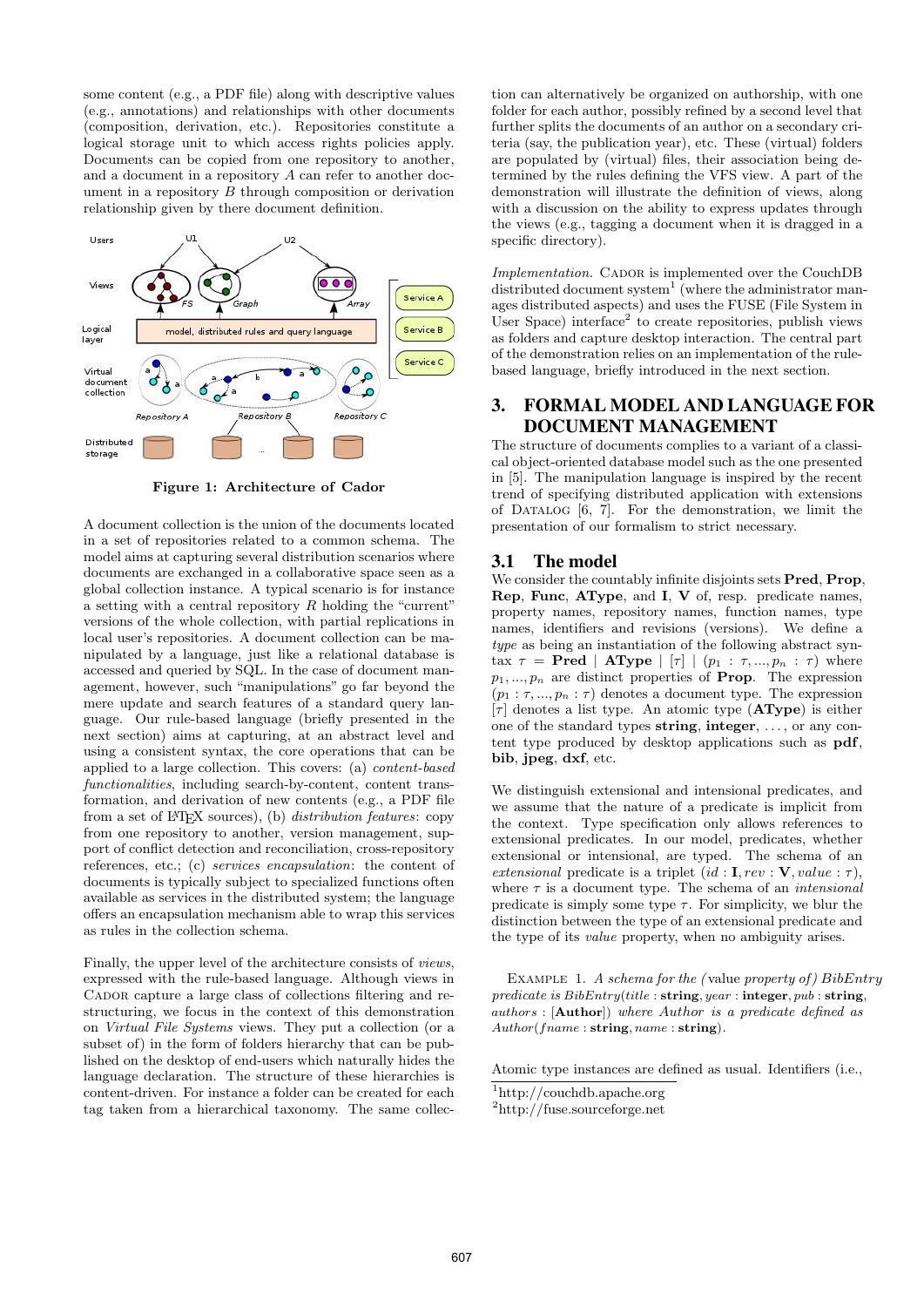instances of I) are marked with an ampersand for clarity (&i). An instance of a document is referred to by a complex value compound of a key, a version, and a repository. The definition of complex type instances follows standard rules. Predicates embedded in complex types correspond to references, and are instantiated by identifiers referring to an instance of the predicate. Note that, unlike some loose semi-structured models (e.g., XML DTDs), references in our model are typed.

We call document an instance of a predicate P. Given a collection schema  $\{P_1, \dots, P_n\}$ , a *collection* is a set of documents, each instance of some  $P_i, i \in \{1, \dots, n\}$ . Note that a same document (i.e., all versions of document sharing a same id  $\&i$ ) may be replicated in several (possibly all) repositories. If R is a repository, then  $P@R$  denotes the subset of P's instances that reside at R.

#### 3.2 The language

Our language is derived from Datalog on complex values [5], and includes the specification of repositories in rules as first-class citizen. A rule is an expression of the form

$$
H@R_0(u_0) : -\mathtt{Q}_1@R_1(u_1), \ldots, \mathtt{Q}_n@R_n(u_n)
$$

with  $H \in \textbf{Pred}, R_i \subseteq \textbf{Rep}, Q_i \subseteq (\textbf{Pred} \cup \textbf{Func}), \text{ and } u_i$  is a free value (possibly containing variables) with appropriate types and arities. Documents are instantiated in a repository as facts using rules of the form  $H@R<sub>0</sub>(u<sub>0</sub>)$ . For instance, assuming that &mt is the id of the Author M. Thelwall:

```
BibEntry@R(id: &Thelwall09,
 title: 'Introduction to Webometrics', year: 2009,
publisher: 'Claypool Publishers', authors: [&mt]) :-
```
Queries are expressed with variables (denoted \$x) that map to documents. Each variable occurring in the head relation  $H(u_0)$  must occur in the body's relations ( $\{Q_i(u_i)|1 \leq$  $i \leq n$ ). Functions permit to refer to services, and must satisfy the following *safety* constraint: for each  $i \in [0..n]$ , if  $\mathbb{Q}_i \mathbb{Q} r_i(\mathbf{u}_i)$  has the form  $F \mathbb{Q} r(p_1^* : \tau_1, \ldots, p_k^* : \tau_k, p_1^+ :$  $\tau_{k+1}, \ldots, p_m^+ : \tau_{k+m}$  where  $F \in \textbf{Func}$ , then each  $p_i^*$  is either a constant or a variable bounded in a positive atom that occurs before  $F$  in the body. The safety constraint allows us to consider a function, with its input  $(*)$  and output  $(+)$  arguments, as a predicate for the evaluation of a rule. We also introduce the shortcut  $Q_i(u_i)$  (resp.  $H(u_0)$ ) for  $Q_i$ @local(u<sub>i</sub>) (resp. H@local(u<sub>0</sub>)). The following is an example of a query that retrieves the citation of publications featuring Alan Turing as an author (note the Citation function encapsulating a service call at *Citeseer*).

ans(\$c):- BibEntry@R(\$e), \$a in \$e.authors, \$a.fname='Alan', \$a.lname='Turing', Citation@Citeseer(\$e, \$c\$)

The formalism permits an administrator to manage distributed data and collections, views and content derivation. We now discuss these aspects in association with the description of the demonstration outline.

# 4. DEMONSTRATION

The demonstration simulates the cooperative work of researchers working on a set of bibliographic references. The user goal is first to browse, tag and classify bibliographic references, and second to automatically obtain some useful derived information, for instance bibliographic files containing Bibtex references, ready to be used in a L<sup>A</sup>T<sub>F</sub>X source.

# 4.1 The distribution scenario

The demonstration setting is summarized in Figure 2. The distributed document collection gathers in the virtual space a collection of references to scientific publications (called "bibliographic entries", or simply bibentries). Bibentries are distributed in three repositories: DBLP which contains all DBLP references, userA and userB. A fourth repository represents a content derivation service, Entry2Bibtex, that transforms a bibentry to a Bibtex character string.



Figure 2: The distributed setting

Two views are proposed to users. The Web view publishes documents from the repositories to a Web interface that can be used to search bibentries, to tag them with controlled terms, and to upload PDF files. These operations are supported by a Desktop application (e.g., a Javascript app. embedded in a browser) that operates over the Web view. The second view is the Desktop view, publishing bibentries as files in one or several folder hierarchies. It permits to navigate in the views whose content reflects tagging and uploading actions, and, in a more advanced mode, as an alternative to the search and tagging functionalities of the Web application. In this case, adding a new entry should be as simple as dragging a file in a window, and this should transparently trigger the underlying machinery of classification, derivation, replication, etc. Based on this setting, the demonstration operates in three parts, detailed below.

# 4.2 Publish and derive bibliographic data

Our collection schema includes, in addition to BibEntry and Author described types, the extensional predicates  $Tag(name)$ : string) which stores tags used for annotating documents, and  $Tagged(entry : \textbf{BibEntry}, tags : [Tag], content : \textbf{pdf})$ which stores the association between a Bibentry and the tags and optional file provided by a local user. Moreover, the collection schema features a service Entry2Bibtex that, giving a BibEntry, generates the associated bibtex string. The service is modelled as a predicated  $Entry2Bibtex(in<sup>*</sup>$ :  $\mathbf{BibEntry}, outbibtext^+ : \mathbf{string}).$  The Web view relies on an intentional predicate named TaggedEntry defined from the preceding predicates and function as:

```
TaggedEntry(entry: &$e, tags : $tags,
           content : $pdfFile, bibtex : $b
           ) :- BibEntry@DBLP($e),
               Tagged($e.id, $tags, $pdf),
               Entry2Bibtex@Bibserv ($e, $b)
```
The initial part of the demonstration shows how this intentional content can be modified with an application that